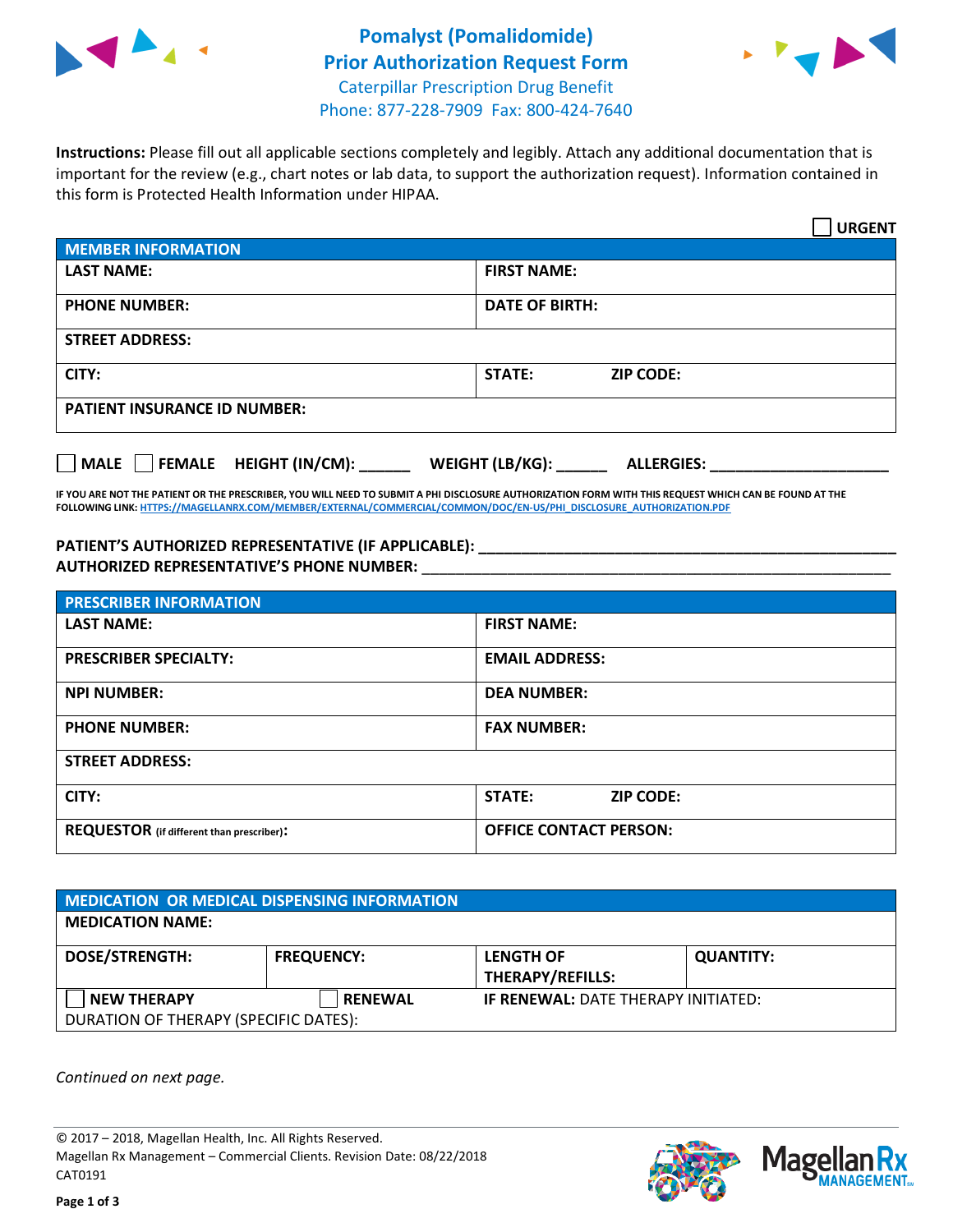



**MANAGEMENT**<sub>SM</sub>

| <b>MEMBER'S FIRST NAME:</b><br><b>MEMBER'S LAST NAME:</b>                                                                                                               |                                                                                                                                                                                                                                                                                                                                                                                                                                                        |                                                       |
|-------------------------------------------------------------------------------------------------------------------------------------------------------------------------|--------------------------------------------------------------------------------------------------------------------------------------------------------------------------------------------------------------------------------------------------------------------------------------------------------------------------------------------------------------------------------------------------------------------------------------------------------|-------------------------------------------------------|
|                                                                                                                                                                         | 1. HAS THE PATIENT TRIED ANY OTHER MEDICATIONS FOR THIS CONDITION?                                                                                                                                                                                                                                                                                                                                                                                     | YES (if yes, complete below)<br><b>NO</b>             |
| <b>MEDICATION/THERAPY (SPECIFY</b><br>DRUG NAME AND DOSAGE):                                                                                                            | <b>DURATION OF THERAPY (SPECIFY</b><br>DATES):                                                                                                                                                                                                                                                                                                                                                                                                         | <b>RESPONSE/REASON FOR</b><br><b>FAILURE/ALLERGY:</b> |
| <b>2. LIST DIAGNOSES:</b>                                                                                                                                               |                                                                                                                                                                                                                                                                                                                                                                                                                                                        | <b>ICD-10:</b>                                        |
| □ Multiple myeloma                                                                                                                                                      |                                                                                                                                                                                                                                                                                                                                                                                                                                                        |                                                       |
| □ Other diagnosis:<br>$ICD-10$                                                                                                                                          |                                                                                                                                                                                                                                                                                                                                                                                                                                                        |                                                       |
| PRIOR AUTHORIZATION.<br><b>Clinical Information:</b><br>supporting chart notes.<br>$\Box$ Kyprolis (carfilzomib)<br>□ Revlimid (lenalidomide)<br>□ Velcade (bortezomib) | 3. REQUIRED CLINICAL INFORMATION: PLEASE PROVIDE ALL RELEVANT CLINICAL INFORMATION TO SUPPORT A<br>Select if the patient had a trial and inadequate response to the following medications: *Please provide                                                                                                                                                                                                                                             |                                                       |
| *Please provide supporting chart notes.<br>treatment?* □ Yes □ No<br>*Please provide supporting chart notes.                                                            | Has the patient had an intolerance or contraindication to concurrent steroids?* $\Box$ Yes $\Box$ No<br>Has the patient experienced disease progression occurring on or within 60 days of completion of the last                                                                                                                                                                                                                                       |                                                       |
| physician feels is important to this review?                                                                                                                            | Are there any other comments, diagnoses, symptoms, medications tried or failed, and/or any other information the                                                                                                                                                                                                                                                                                                                                       |                                                       |
| information is received.                                                                                                                                                | Please note: Not all drugs/diagnosis are covered on all plans. This request may be denied unless all required                                                                                                                                                                                                                                                                                                                                          |                                                       |
|                                                                                                                                                                         | ATTESTATION: I attest the information provided is true and accurate to the best of my knowledge. I understand that<br>the Health Plan, insurer, Medical Group or its designees may perform a routine audit and request the medical<br>information necessary to verify the accuracy of the information reported on this form.                                                                                                                           |                                                       |
| Prescriber Signature or Electronic I.D. Verification:                                                                                                                   |                                                                                                                                                                                                                                                                                                                                                                                                                                                        | Date:                                                 |
| and arrange for the return or destruction of these documents.                                                                                                           | CONFIDENTIALITY NOTICE: The documents accompanying this transmission contain confidential health information that is legally privileged. If<br>you are not the intended recipient, you are hereby notified that any disclosure, copying, distribution, or action taken in reliance on the contents<br>of these documents is strictly prohibited. If you have received this information in error, please notify the sender immediately (via return FAX) |                                                       |
| © 2017 - 2018, Magellan Health, Inc. All Rights Reserved.<br>Magellan Rx Management - Commercial Clients. Revision Date: 08/22/2018<br>CAT0191                          |                                                                                                                                                                                                                                                                                                                                                                                                                                                        | <b>Magellan</b>                                       |

CAT0191